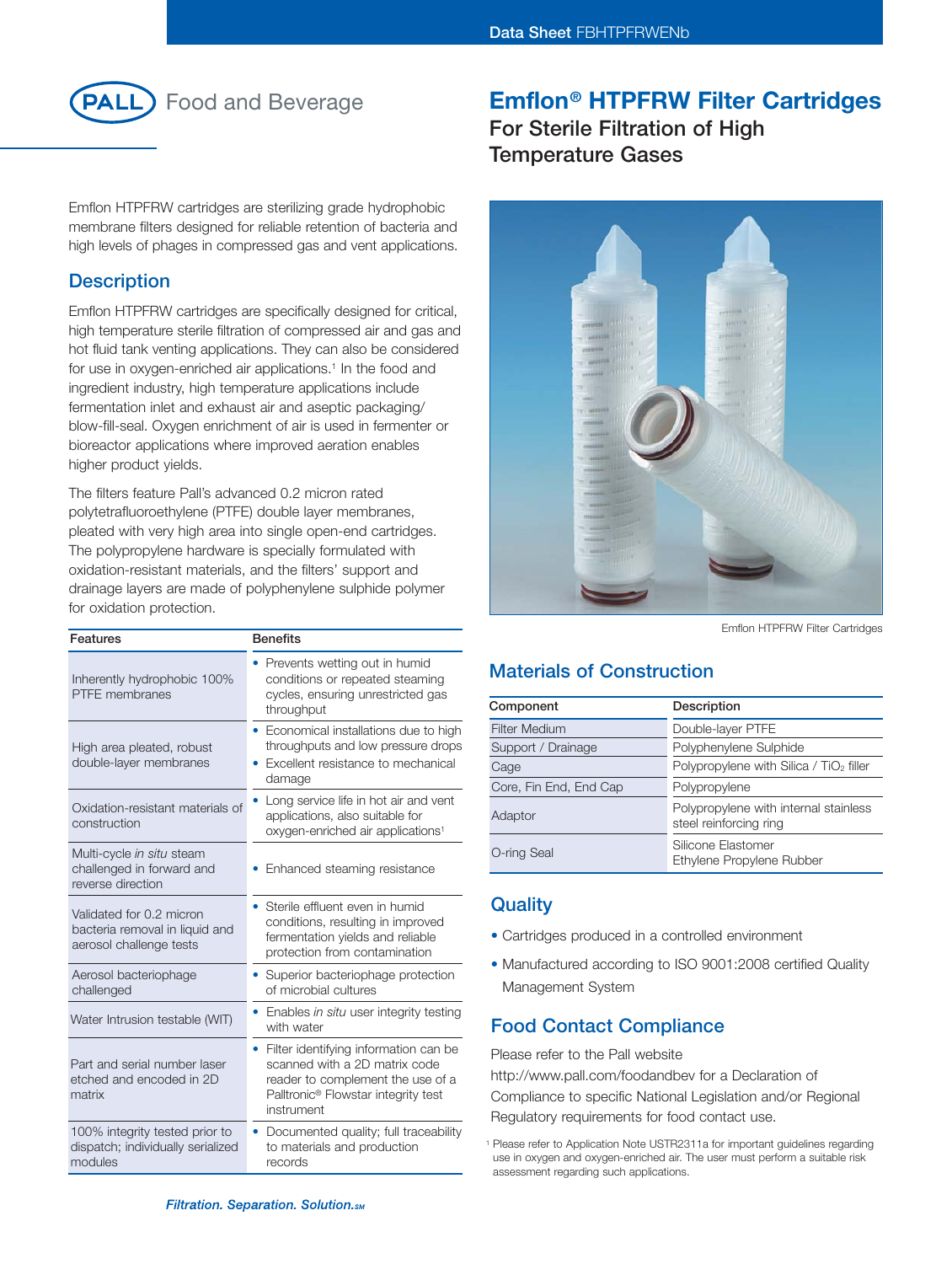# **Technical Information**

The technical information provided is based on controlled laboratory tests done on typical production filters at the conditions described, unless otherwise indicated. Actual operating conditions may affect the filter's performance.

#### **Nominal Filter Area**

0.84 m<sup>2</sup> (9.04 ft2) per 254 mm (10") module

### **Operating Characteristics in Compatible Gases2**

| <b>Maximum Differential Pressure</b> | <b>Operating Temperature</b> |  |
|--------------------------------------|------------------------------|--|
| 3.4 bard (49.3 psid) (forward)       | $<$ 90 °C (194 °F)           |  |
| 5.4 bard (78.3 psid) (forward)       | $<$ 40 °C (104 °F)           |  |
| 3 bard (43.5 psid) (reverse)         | $<$ 40 °C (104 °F)           |  |

<sup>2</sup> Air, nitrogen, or other compatible gases. For differential pressure and temperature limits in applications with oxygen-enriched air please refer to Application Note USTR2311a or contact Pall.

### **Typical Service Life in Continuous Air Service**

| Maximum Temperature <sup>2,3</sup> | Service Life |  |
|------------------------------------|--------------|--|
| 100 °C (212 °F)                    | 1 year       |  |
| 110 °C (230 °F)                    | 6 months     |  |
| 120 °C (248 °F)                    | 2 months     |  |

<sup>3</sup> For continuous gas flow under 60 ºC (140 ºF) in critical applications, Emflon PFRW filters are recommended.

### **Autoclave and Steaming4**

| <b>Cumulative Steaming Time</b>                         | <b>Operating Temperature</b> |  |
|---------------------------------------------------------|------------------------------|--|
| 100 1-hour cycles (forward)<br>(all sizes)              | 142 °C (288 °F)              |  |
| 150 1/2 hour cycles (forward)<br>(AB1, AB2, AB3 styles) | 142 °C (288 °F)              |  |
| <b>Maximum Steaming Conditions</b>                      | <b>Steaming Temperature</b>  |  |
|                                                         |                              |  |
| 1.0 bard (15 psid) (forward)                            | 125 °C (257 °F)              |  |
| 0.3 bard (4.3 psid) (forward)                           | 142 °C (287 °F)              |  |

<sup>4</sup> For applications requiring autoclaving and sterlization, Pall recommends the use of Code 2 or Code 7 adaptors to ensure filter sealing after cooling. Cartridges should be cooled to system operating temperature prior to use. Data shown for forward steam flow also indicates autoclave resistance.

#### **Removal Ratings**

| Fluid   | Performance <sup>6</sup>                                                                                                                                                                                                               |
|---------|----------------------------------------------------------------------------------------------------------------------------------------------------------------------------------------------------------------------------------------|
| Liquids | $0.2 \mu m$ , sterile effluent <sup>7</sup>                                                                                                                                                                                            |
| Gases   | 0.003 micron particles in dry gas,<br>aerosol removal of bacteria <sup>8</sup> ,<br>bacteria spores <sup>8</sup> , bacteriophage <sup>9</sup> .<br>Also tested in accordance with ISO<br>8573-4 and test method ISO<br>12500-3:200910. |

<sup>6</sup> For further specific information, please request Pall's Technical Performance Document for this filter.

<sup>7</sup> Liquid challenged with *Brevundimonas diminuta* at >107 cfu/cm2 effective filtration area according to ASTM 838-05. Provides sterile effluent according to FDA Guidelines (2004).

<sup>8</sup> Aerosol challenged with *Brevundimonas diminuta* and *Bacillus subtilis* spores.

<sup>9</sup> Aerosol challenged with MS2 bacteriophage.

<sup>10</sup> For further details, please contact Pall.

### **Typical Flow Rates<sup>5</sup>**



Typical clean delta p per 127 mm (5 inch) cartridge, air at 20 °C (68 °F), with housing losses subtracted.



Typical clean delta p per 254 mm (10 inch) cartridge, air at 20 °C (68 °F), with housing losses subtracted.

<sup>5</sup> For gases other than air and for multi-round cartridge installations, please contact Pall for proper sizing. Note that for sizing in oxygen-enriched applications, recommendations for sizing are described in USTR2311a and should be followed.